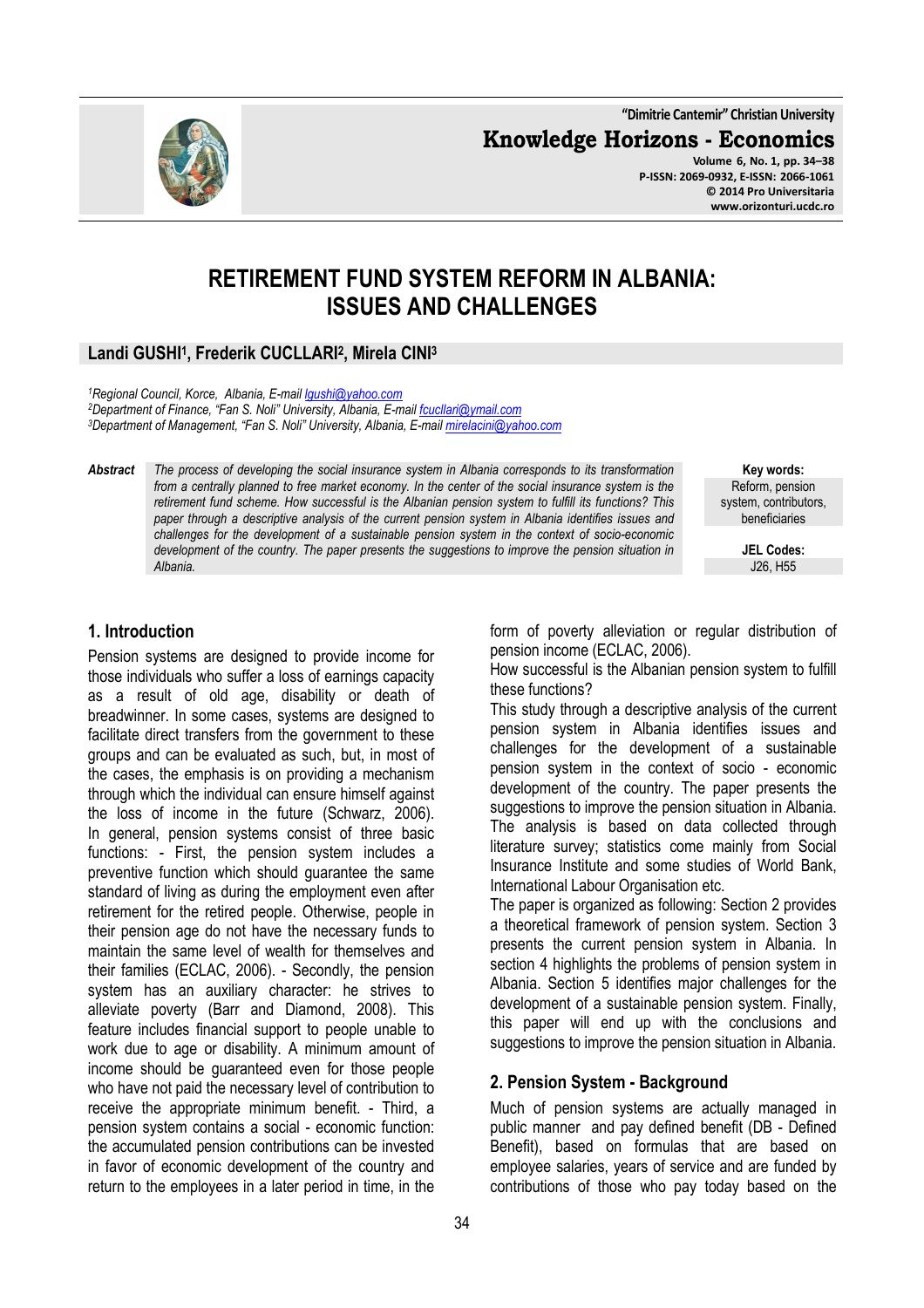system "pay-as-you-go" (PAYG). PAYG systems are managed primarily by the state. In these schemes the asset is transferred from one generation, active employees to another, pensioners. This system is like a contract between generations, where one generation provides pension needs of a next generation, the generation which now is retired. Existing systems are not always able to protect the elderly; they will not protect those who will grow older in the future. Often the benefits are unevenly distributed, hindering economic growth as a result of the return of the pension scheme in the main aggravating of GDP. To avoid these problems is recommended switching to systems that are partly defined contribution, capitalized and managed privately (in a defined contribution scheme, the contributions are defined and not the benefits and the future pension depends on accumulated contributions plus the returns from investment) rather than to systems with defined benefits PAYG totally and publicly administered.

The report of 1994 of the World Bank "Averting the Old Age Crisis", presented a model three-pillar pension system. This model has become a common point of reference for thinking about the design of the pension system and reform. The first pillar is a pay-as-you-go pension schemes with defined benefit (DB) publicly managed and financed by social insurance contributions. These traditional pension schemes are based on the principles of social insurance. The second pillar is mandatory contribution, defined (DC - defined contribution) funded, managed privately and based on individual accounts. The third pillar is voluntary, privately managed, for people who want more financial benefits in old age.

In the 2005 report "Old Age Income Support in the 21st Century", the World Bank has added more nuances to its basic model with three pillars. The new model with five pillars adds a zero pillar that provides a minimum level of protection, as well as a fourth pillar which includes the family support. Multi-pillar model of World Bank provides a notion now widely accepted as a mixture DB and DC schemes, with varying degrees of social risk grouping, which is necessary for a well functioning pension system.

# **3. Structure of the pension system in Albania**

The pension system is an important element of social protection in Albania. In Albania, there are currently treated with pensions around 19 percent of the population, with clear trends towards increasing their numbers (SII, 2013). Although the pension system in Albania has passed a series of important reforms in the years 1993, 2002 and 2005, it still faces a number of challenges (ILO, 2012). Actually the pension system in Albania is dominated by mandatory public schemes,

which today is managed by Social Insurance Institute. Social Insurance Institute (SII) was created in June 1992, operates as a pension fund and is a genuine financial broker. Mandatory public scheme occupies most of the payments and benefits. Other income may come from bank interest or penalties imposed on offenders, which are classified as secondary income. The rest is subsidized by the state budget.

Law no. 7703, dated 11.05.1993 "On Social Insurance in the Republic of Albania", as amended, established a public mandatory system and with universal social security coverage and a voluntary supplementary pillar, which despite of having a complete legal framework does not appear to meet yet development. Mandatory system comprises:

• The scheme of compulsory social insurance, which is administered by the Social Security Institute and covers all employees in the public and private sector and selfemployed in urban and rural areas, provided they have contributed for a specified time in the scheme. This obligation is legally designated where employers and employees shed a certain percentage in relation to their gross salary, but not more than five times the minimum wage, which is determined by the decision of the Council of Ministers. Currently the minimum basic wage in Albania is 22 thousand ALL (Council of Ministers Decision No. 573, date 03.07.2012). Employers shed 9.5 percent of gross wages, employee and pour 15 percent of gross salary, which as a legal obligation of employers are left to collect and pay to the account of the Department of Taxation to be transferred to the social security budget. This constitutes the main income of the Social Insurance Fund. Another source of income consist of payments done by the self-employed persons in agriculture, who according to specific decision of the Council of Ministers, shed a certain amount of a money and which is collected and administered by the Social Insurance Institute. The current contribute amount for self-employed in agriculture is 30 thousand ALL for lowland areas and 23 thousand ALL mountainous areas (Council of Ministers Decision No. 581, date 17.07.2013). We have to emphasis that this contribution amount is annual.

• Voluntary scheme includes those who are not insured, those who have been and want to continue to be, and those who are not covered by the law as well as university students.

• Supplementary scheme for the senior constitutional functions, civil service and military employees in the military, police and intelligence service.

Supplementary pensions, which are funded directly from the state budget, as well as special pensions for those who have taken part in the war, which have titles in the field of culture, arts, economy and politics as well as persecuted by the communist regime. Special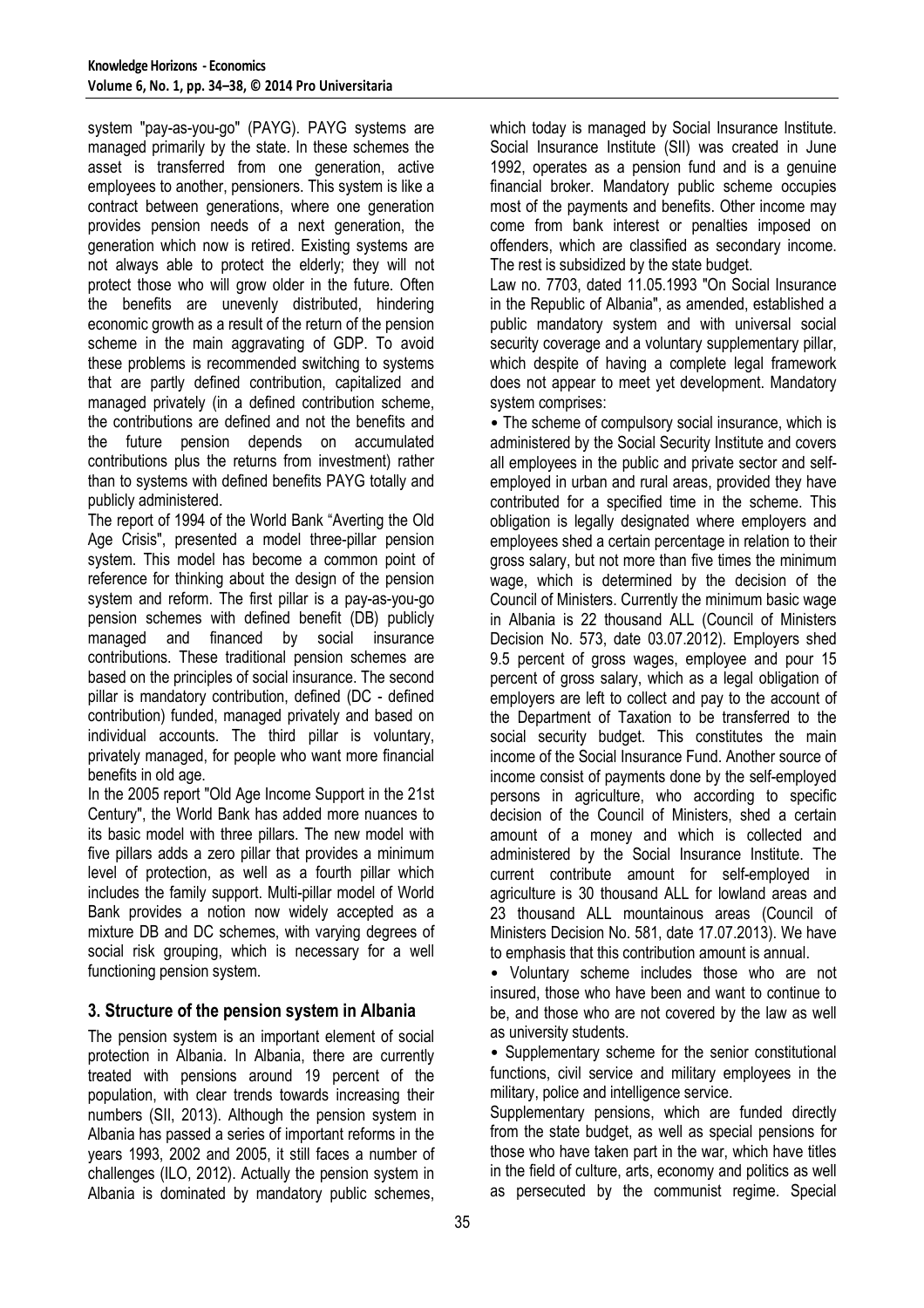pensions are funded directly from the state budget as well.

#### *3.1. Types of pensions*

The pension system includes three types of pensions: old age pension, disability and family pension. • Old-age pensions (for adulthood). In order that an individual has eligibility for old age pension, he must contribute to ensuring a defined period of 35 years and then he could receive a pension when he reaches the age of 65 years for men and 60 years for women. Meanwhile, a reduced retirement pension may also be obtained up to three years before the age, but with the condition that the insurance periods completed 35 years and not less than 62 years for men and 58 years for women. Persons who meet these two conditions, despite the application of the formula for calculating the amount of pension, receive a monthly amount, which may not be less than the minimum pension, which is determined each year by the Council of Ministers. On the other hand, even when the monthly pension amount calculated under the formula results in high, it cannot be greater than the maximum pension, which is double the legal minimum pension. Pension calculated according to the formula , cannot be greater than net realized average salary for three consecutive years in the last ten years of work, multiplied by 75 percent. Even after these restrictions, in each case the pensioner receives the smallest amount, which resolved between the amount resulting from the calculation according to the formula, and calculating the maximum limit of 75 percent of salary net. If the employee has contributed to the scheme beyond retirement age set by the law, he receives an additional pension of 0.34 percent on pension, multiplied by the number of months worked on age. Insured persons who do not meet the legally determined period of 35 years and have contributed to the scheme for more than 15 years, benefit partial retirement pension at the time of completion of the retirement age and the cessation of economic activity. Size of partial pension is calculated based on the formulas for calculating the full pension, but corrected it with a coefficient, which is defined as the ratio of the number of years that a person has contributed to the scheme and the number 35 (which are the years of insurance to earn full pension).

• Family pension. When a person, who was retired, and was expected to win the right to old age pension or disability, dies, then the people who are his dependents are entitled to family pension. Family pension is part of the pension which the deceased had won or would win. Calculation of the amount of pension is the same as in the case of old-age pension but can be complete or partial depending on members participating in this retirement who may be children, husband and wife or parent.

• Disability Pensions. Insured persons that cannot continue the period of insurance for health reasons unrelated to employment or due to occupational injuries caused at work, earn the right to a disability pension. Minimum period of insurance necessary to obtain a disability pension is as invalid age minus 20 and divide the result by 2. While in cases of health damage is caused as a result of an accident at work or occupational disease, the right to benefit arises independently of the insurance period. Monthly disability pension is calculated by the same rules as the old-age pension, and may be complete or partial depending on the health status and reduced due to not meeting the minimum period necessary insurance.

Social Security law provides protection to employees in case of sickness, unemployment, accidents at work and in the case of maternity. The greatest need for reform arises to mandatory schemes, which holds the largest share of the functioning of social protection in our country and that is intended as ensuring full coverage of the country's population, with elements of mandatory social security, held at acceptable levels.

# **4. The problems of pension system in Albania**

Pursuant to Law No. 7703 of 11.05.1993 "On Social Insurance in the Republic of Albania", amended the Social Insurance Fund should afford itself, based on statutory income deposited and managed by it, all expenses, including administrative expenses for the operation of SII.

Dynamics of performance indicators in the years of income and expenses SII is given in Figure 1.



*Figure 1.* Income and expenses of Social Insurance Institute (2007-2013)

The figure clearly shows that there is an increasing difference between revenues and expenses that should be covered from the state budget through subsidies that the government is obliged to provide SII, to cover all payments incurs as liability of the applicable law. The reasons for this deficit that is created may result from: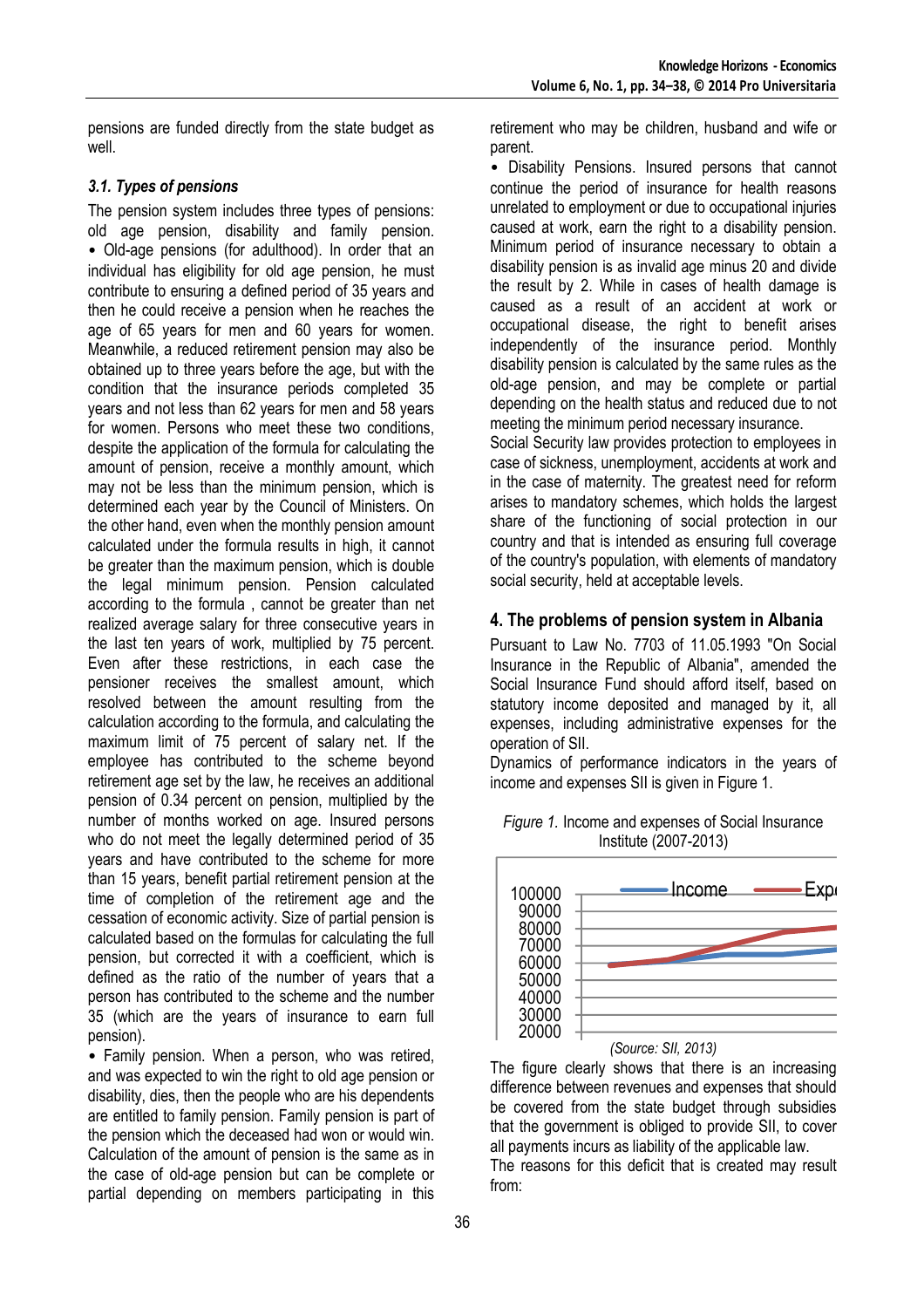• Reduce the rate of compulsory contribution spill has led to less revenue for the scheme. This rate has decreased from 42.5 to 38.5 to 29.5 and finally 24.5 percent in the gross salary, which has directly reduced the amount of revenue that will be siphoned off to the compulsory scheme.

• Reduce of employment rate that becomes more evident due to the global crisis is bringing about the decreasing of the income.

• Rates of increasing the number of beneficiaries. As a result of reforms undertaken in 2005 to increase the retirement age, the pace of increasing the number of beneficiaries of the scheme is increased and consequently the costs to meet them keep growing.

• The low rate of profitability by pensioners. This low rate is due to the slow pace of growth of the real size of pensions over time. Therefore, the schemes become less attractive to increase the number of contribution persons.

• Low value shed by employers in agriculture. The amount shed by the self employed in agriculture is very low in comparison with values that must pay an employee or self-employed. In addition, subsidy policies that governments pursue over time or occasionally increase the burden on the sector by buying previous periods at small amount of money or negligible.

Analysis of the current state pension system in Albania raises questions: If government does not interfere to regulate budget deficit, is the social security a bankrupt scheme? How much does the social security scheme burden the state budget? Does it affect the economic performance of the country this deficit that is increasing? Does this social protection scheme meet the needs of society?

Propping up insurance scheme is impossible without government subsidy. The government is obliged to provide a large "cake" budget to subsidize the huge deficit that comes and expanding and growing concern for the government. This deficit is putting pressure the government to lift the huge funds from other budget expenditures. On the other hand the scheme cannot function without being subsidized, because the payments are required by law to conduct and fund financial opportunity is limited and is impossible to cover payments to most vulnerable strata of society such as pensioners, orphans or disabled.

Referring to the figures, the subsidies in the past two years are 19110 million ALL and 29330 million ALL, who make up for last year of 2.26 percent of GDP, which is a very significant for our economy.

On the other hand, this subsidy is putting great pressure and economic growth. If these large sums constituting about 26.2 percent of GDP will be addressed in other sectors of the economy to promote economic growth, we can say that the increase would be greater than the percentage of the subsidy scheme. The result will be a growing economy and an improvement on the other indicators mandatory scheme.

Despite the subsidy, the scheme still has deficiency in achieving its goal, to provide a fair benefit for all those who have contributed for a certain period. Against the analysis presented above, it is necessary to intervene in the law which regulates insurance mandatory. So it is emergent the reduction of largest deficit that deepens over time and must be lowered until the balancing scheme comes up with surplus income. This would result not only in its self-functioning, but will enable the other hand the possibility of real growth and benefits for all beneficiaries of the scheme. System analysis makes evident its functioning problems in current economic conditions of our country. In order for the system to fulfill the functions for which it was established, to be financially sustainable and adapt to the developments of socio- economic future of the country, the only alternative left to continue its reforms.

# **4. Major challenges**

The placing of the propulsive elements of the increasing of participation and payment of the taxes on real wages by eliminating the factors that have led to the secession of the size of the pension contribution, especially in the case of salary above average contributors. Obviously, we are dealing with a typical formula defined benefit. Although in principle the method of calculating the retirement pension benefit takes into account the number of years of insurance and thus provides greater retirement benefit who has contributed more to the social security scheme. The maximum limit of retirement, being taxation, as well as the limiting of the calculations with 75 percent of the net average wage, in fact, weakens the dependence of the benefits from the size of the contributions and the link between them. While in the maximal level is achieved a replacement degree of retirement/net salary at 75 percent. The proportion, due to the limitation of maximum pension, always tends to decrease and theoretically that of maximum wage remains at the level of 35 percent. So, for these wages the solidarity level is very high.

• Improved pension indexation formula and the abrogation of rules that lead to rapid erosion of the degree of substitution.

• Increased participation in the contribution scheme. The number of contributors to the labor force is at too low. This indicator is worse in rural areas where the number of contributors to persons employed does not exceed 50 percent, although the government has decided low contribution rate. Although indicators rank